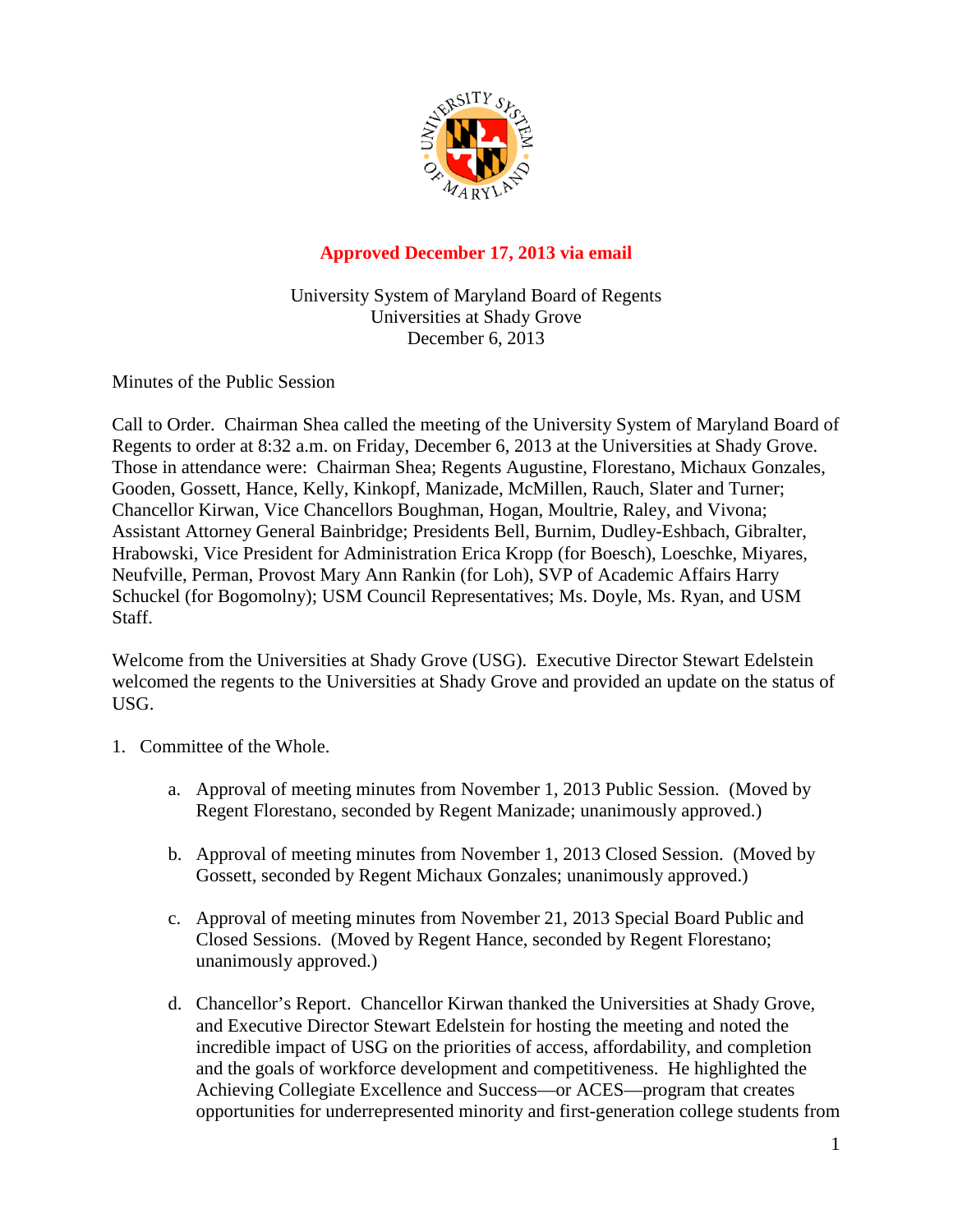Montgomery County Public Schools. The Chancellor noted the numerous highlights and achievements at all of the USM institutions.

The Chancellor reported that he had the opportunity to testify before the United States Senate Committee on Health, Education, Labor, and Pensions (HELP) on the USM's leadership in academic transformation and noted the strong interest in using sophisticated technology to simultaneously improve learning outcomes and address the cost of education delivery. The HELP Committee announced the formation of a Task Force on Higher Education Federal Regulations consisting of a group of 14 presidents and chancellors from across the country who will examine federal regulations of higher education and make recommendations to streamline and improve these regulations. The Chancellor noted that he would serve as co-chair of the task force along with Chancellor Nick Zeppos from Vanderbilt.

The Chancellor also reported that, in response to U.S. District Judge Catherine Blake's order, the state of Maryland and representatives from Maryland's historically black institutions (HBIs) are preparing to begin mediation to determine how best to address the concerns raised by the court. He said that while the USM was not named in the lawsuit, the USM is committed to working closely with both sides on this issue and pledged to keep the BOR informed as the process moves forward.

Chancellor Kirwan noted that there have been a number of meetings in the past weeks as USM works to formulate its FY 2015 budget; much more information will be available after the Governor releases his budget in January.

The Chancellor highlighted the activities celebrating USM's  $25<sup>th</sup>$  anniversary and thanked institutions that donated prizes in support of this effort. He noted that a video was recently posted in which Governor O'Malley congratulates USM on its 25 years of service to the state.

Finally, the Chancellor reported that Norm Augustine was presented with the George Brown Award for International Scientific Cooperation from CRDF Global, an independent nonprofit organization that promotes international scientific and technical collaboration and Regent Tom McMillen was inducted into the National Collegiate Basketball Hall of Fame as a member of the class of 2013.

- 2. BOR Task Force on Enabling Transformation Through Technology. Regent Gooden reported on the organizational meeting of the new task force. She reviewed the membership, scope and charge for the task force, and noted that she anticipated that a draft report would be completed by May 2014.
- 3. Report of Councils.
	- a. Council of University System Presidents. Dr. Dudley-Eshbach provided the report.
	- b. University System of Maryland Student Council. Mr. Fox provided the report.
	- c. Council of University System Staff. Mr. Crockett provided the report.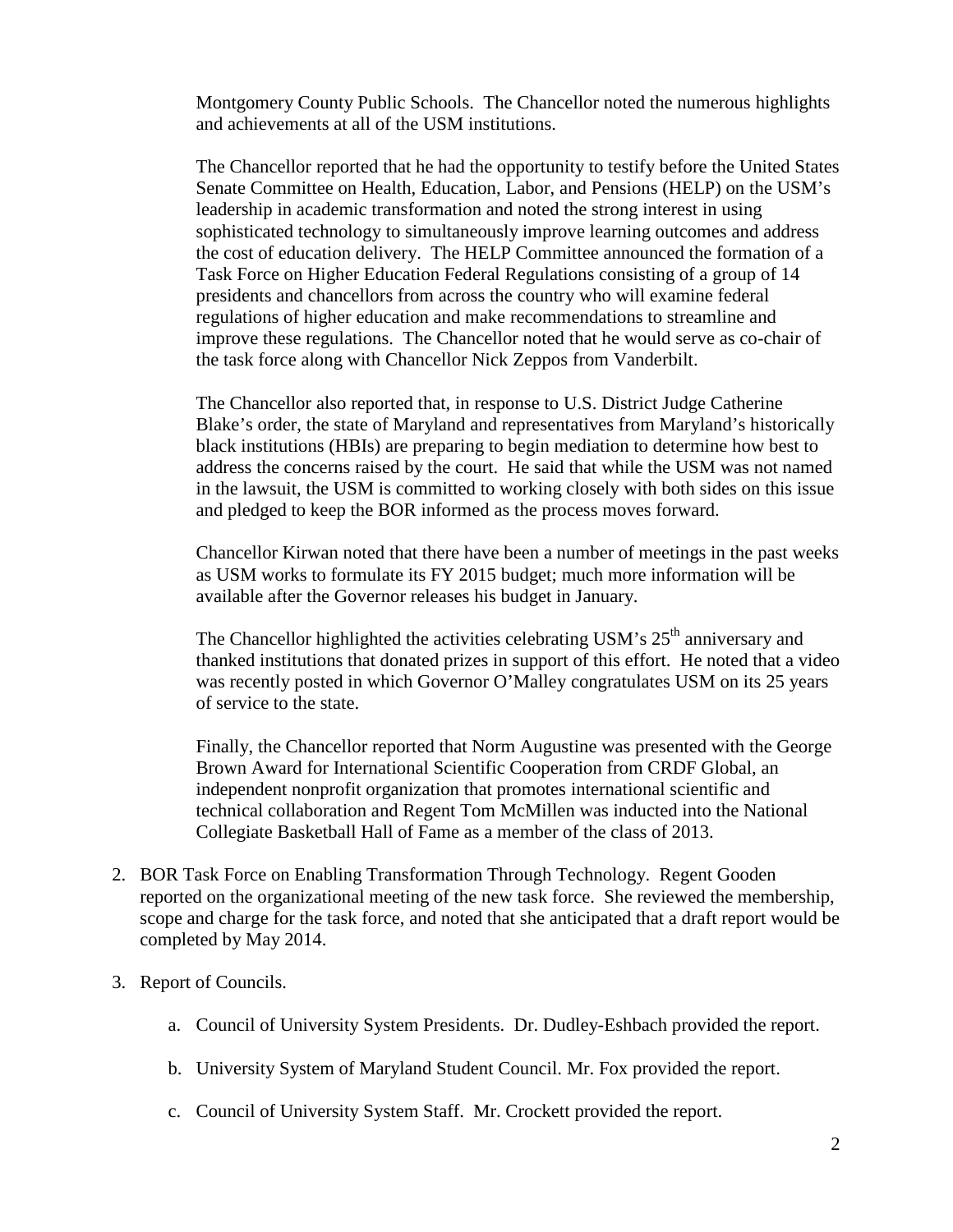- d. Council of University System Faculty. Dr. Zimmerman provided the report.
- 4. Committee on Education Policy and Student Life. Regent Michaux Gonzales provided the report of the committee.
	- a. Approval of meeting minutes from November 20, 2013 Public Session. (Moved by Regent Michaux Gonzales, seconded by Regent Kinkopf; unanimously approved.)
	- b. Approval of meeting minutes from November 20, 2013 Closed Session. (Moved by Regent Michaux Gonzales, seconded by Regent Kinkopf; unanimously approved.)
	- c. Financial Aid Panel. Regent Michaux Gonzales provided the report.
	- d. Report on Campus Mental Health Services. Regent Michaux Gonzales provided the report.
	- e. Report on the Instructional Workload of the USM Faculty. Regent Michaux Gonzales provided the report.
	- f. Report on Opening Fall 2013 Enrollment and FY 2014 Estimated FTE. Regent Michaux Gonzales provided the report.
	- g. Report on the Teacher Education Summit. Regent Michaux Gonzales provided the report.
- 5. Committee on Finance
	- a. Approval of meeting minutes from November 21, 2013 Closed Session. (Move by Regent Kelly, seconded by Regent Michaux Gonzales; unanimously approved.)
	- b. Approval of meeting minutes from November 21, 2013 Public Session. (Move by Regent Kelly, seconded by Regent Michaux Gonzales; unanimously approved.)
	- c. The Universities at Shady Grove: Facilities Master Plan Update. (Move by Regent Kelly, seconded by Regent Gossett; unanimously approved.)
	- d. Towson University: Sale of University House Located at 3903 Greenway, Baltimore, Maryland. (Move by Regent Kelly, seconded by Regent Gossett; unanimously approved.)
	- e. University of Maryland, College Park: Sale of Real Property to the University of Maryland College Park Foundation, Inc. (Move by Regent Kelly, seconded by Regent Gossett; Regent Kinkopf recused himself; motion approved.)
- 6. Committee on Economic Development and Technology Commercialization. Regent McMillen presented the report.